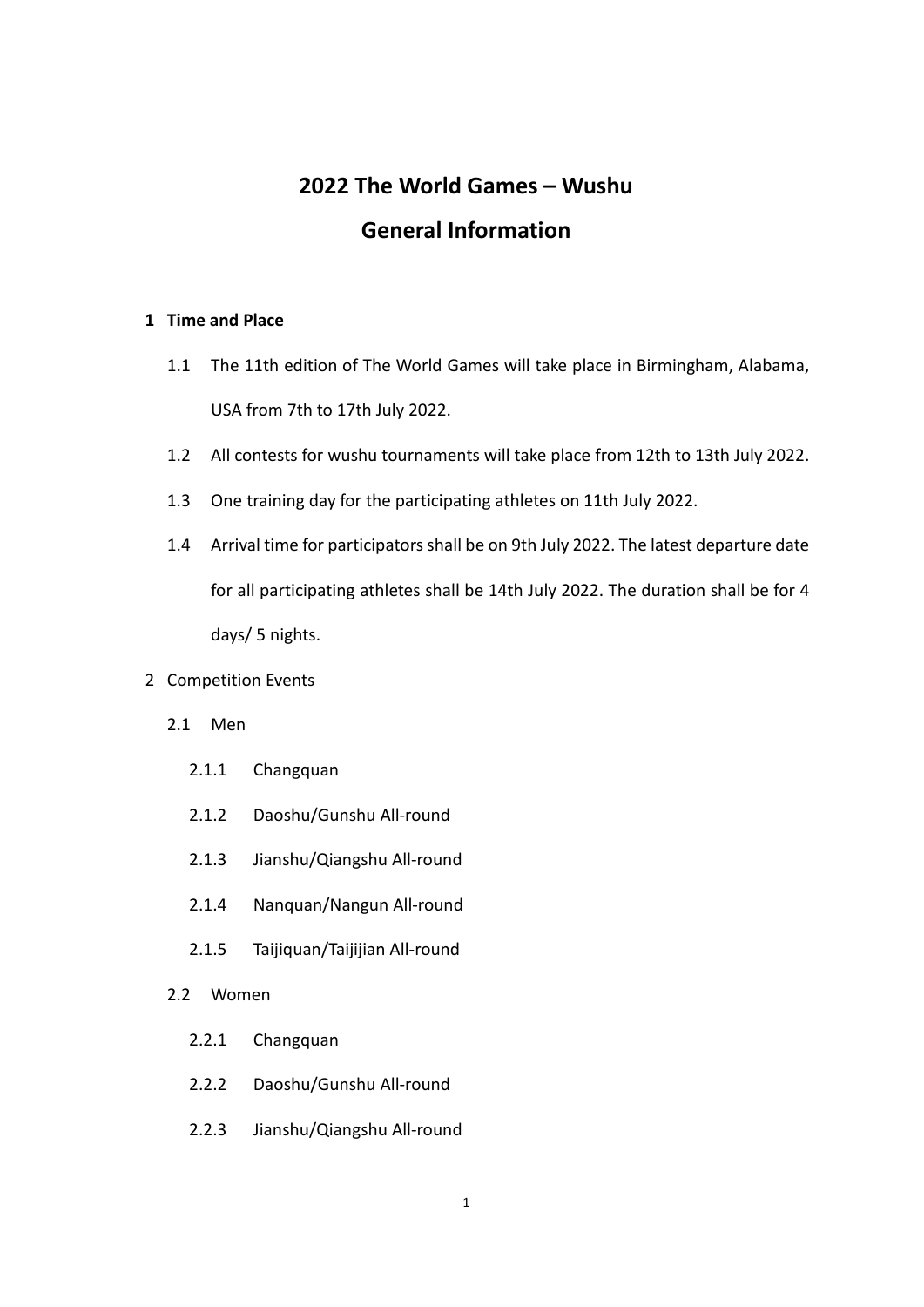- 2.2.4 Nanquan/Nandao All-round
- 2.2.5 Taijiquan/Taijijian All-round

## **3 Participation**

- 3.1 Participation quota
	- 3.1.1 Each participating NF can have at most 2 men athletes, 2 women athletes, and 1 team official.
	- 3.1.2 Each participating athlete can only enter one event; Each participating NF can only register one athlete in one event.
	- 3.1.3 Any participating NF may adjust the participating athlete but not the registered event.
- 3.2 Qualification

The following athletes will be qualified and eligible to attend this competition as below:

3.2.1 **Men:** The top 6 athletes in Changquan event in the 15th World Wushu Championships. The top 3 athletes in the 15th World Wushu Championships in the following events: Daoshu, Gunshu, Jianshu, Qiangshu, Nanquan, Nangun, Taiijiquan and Taijijian.

**Women:** The top 6 athletes in Changquan event in the 15th World Wushu Championships. The top 3 athletes in the 15th World Wushu Championships in the following events: Daoshu, Gunshu, Jianshu, Qiangshu, Nanquan, Nandao, Taiijiquan and Taijijian.

3.2.2 In any All-round event, (1) if an athlete has two individual results to enter the top 3, the athlete will automatically give up the place in the lower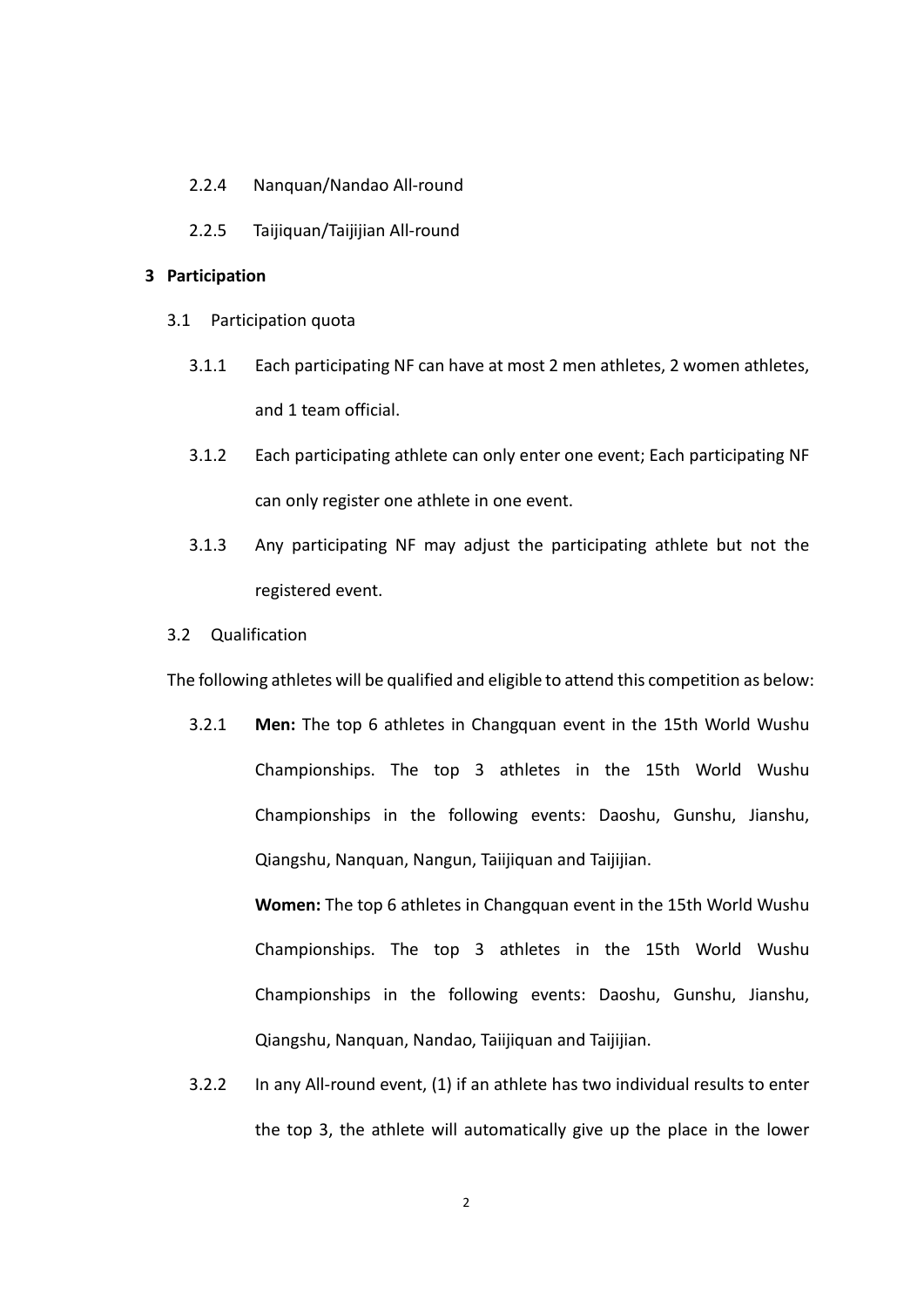ranking event; (2) If an athlete has same ranking in 2 individual events, the athlete will automatically give up the place in the lower scoring event; (3) If an athletes has same rank and score in 2 individual events, which event the athlete could register will be determined by the International Wushu Federation. If an athlete shall automatically give up a place of the event, that place will be seated by the 4th to 8th athletes in the same event according to the competition ranking in descending order.

- 3.2.3 The participating NF shall give up extra places when exceeding participation quota, and reserve the right to do allocations.
- 3.2.4 If any participating NF shall give up a place of the event, that place will be seated by the 4th to 8th athletes in the same event in descending order.
- 3.3 Wild Cards and Unused Quota
	- 3.3.1 There are 4 wild cards in total. The wild cards will be awarded to the host country at first priority, if any unused wild cards, the right of redistribution will be reserved to the International Wushu Federation.
	- 3.3.2 All the unused quotas will be determined by the International Wushu Federation.

#### **4 Competition Methods**

- 4.1 Rules
	- 4.1.1 Unless otherwise stated within these regulations, the competition will be conducted in accordance with the: IWUF Wushu Taolu Competition Rules & Judging Methods (Excerpt) 2019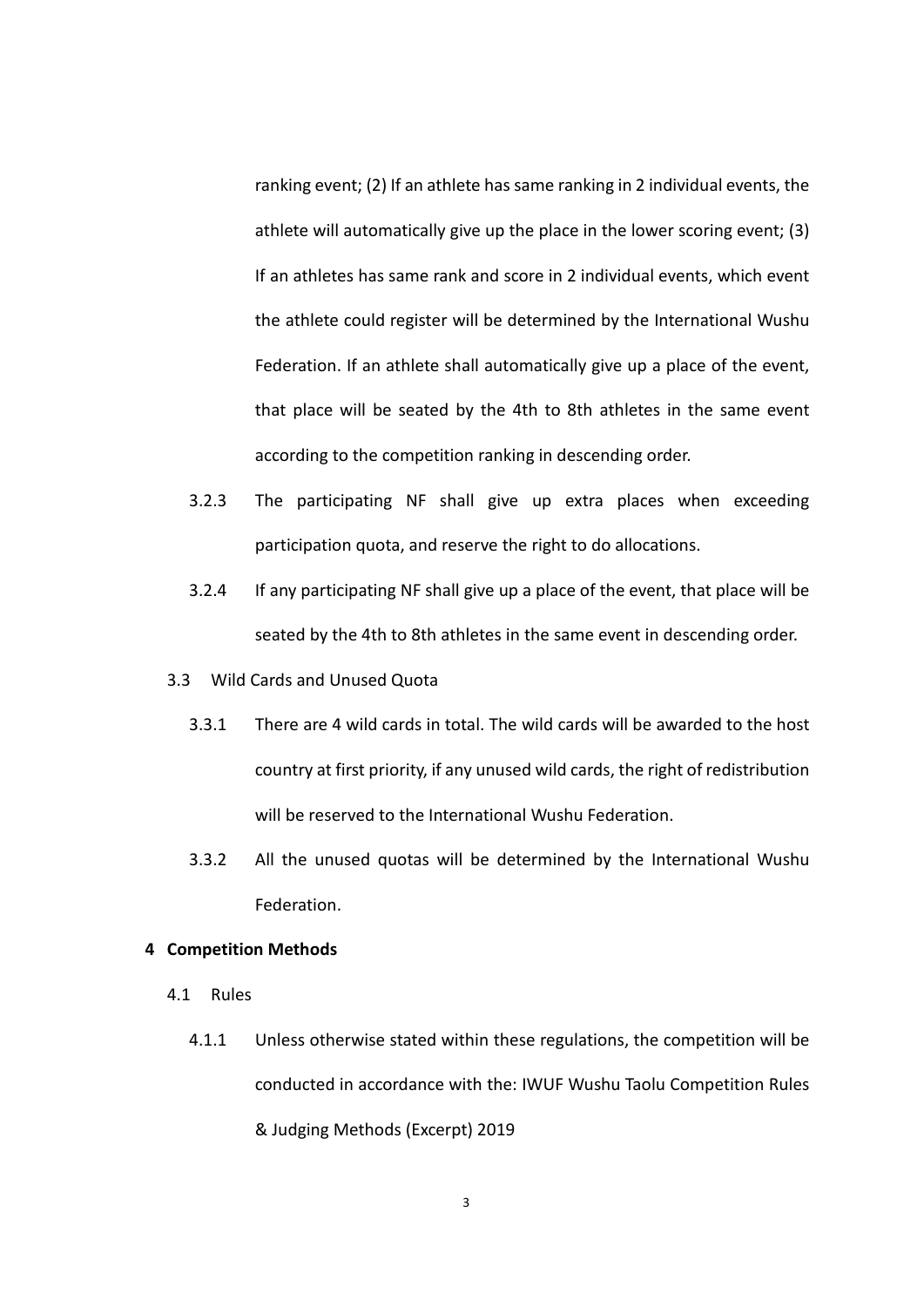#### 4.2 Requirements

- 4.2.1 Within a single routine, an athlete may register and perform a single Degree of Difficulty Jumping Technique at most two (2) times; however, the Degree of Difficulty Connection for these jumps may not be repeated.
- 4.2.2 All athletes are required to execute their optional routine's relevant compulsory/mandatory techniques, and failure to do so will result in deductions as stipulated in the Rules.
- 4.2.3 Accompanying music is required for Taijiquan and Taijijian routines which must be supplied by the athletes themselves.

#### **5 Uniforms & Equipment**

- 5.1 Each athlete shall wear wushu competition uniforms that conform to the requirements as stipulated in the Rules during all events. All weaponry must conform to the requirements as stipulated in the Rules.
- 5.2 All athletes must provide their own uniform(s) and weaponry.
- 5.3 Two (2) competition bibs (20cm\*15cm) for each athlete's use will be provided by the Organizing Committee to Teams upon accreditation.
- 5.4 All taolu athletes must present their competition bibs to the head judge before entering the competition arena.

#### **6 Registration**

- 6.1 Preliminary List
	- ∙ The preliminary list will be complied as attachment pursuant to Article 3.2.1, 3.2.2 and 3.2.3.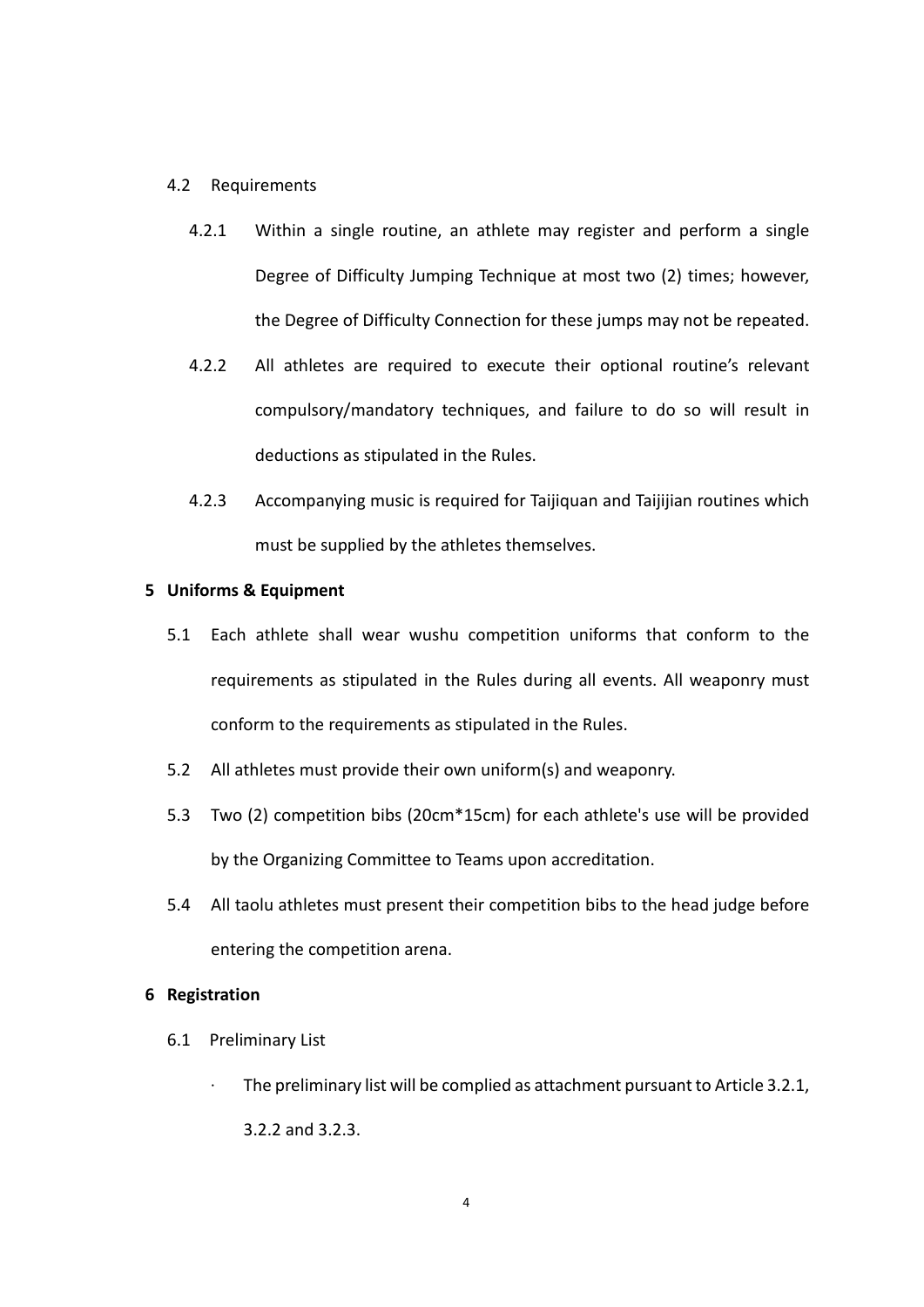- ∙ For those participating NFs whose participation quota not meet the requirements, please confirm which competition events would be registered and reply the completed form to **[event@iwuf.org](mailto:event@iwuf.org)** before 30 December, 2021.
- ∙ Once confirmation will not be changed.
- 6.2 Supplementary List
	- ∙ Confirming the preliminary list, the supplementary list will be published on IWUF official website on 31 December, 2021 pursuant to Article 3.2.4, 3.3.1 and 3.3.2.
		- For those participating NFs whose participation quota not meet the requirements, please confirm which events would be registered and reply the completed form to **[event@iwuf.org](mailto:event@iwuf.org)** before 14 January, 2022.
	- ∙ For those participating NFs which have wild cards and other quotas allocated by IWUF, please confirm which competition events would be registered and reply the completed form to **[event@iwuf.org](mailto:event@iwuf.org)** before 14 January, 2022.
	- ∙ Once confirmation will not be changed.
- 6.3 Final Entry list
	- ∙ For all participating NFs, please register all team officials and athletes based on the registered event and reply the final entry form to **[event@iwuf.org](mailto:event@iwuf.org)** before 28 January, 2022.
	- ∙ The final entry list will be be published on IWUF official website in due coure.